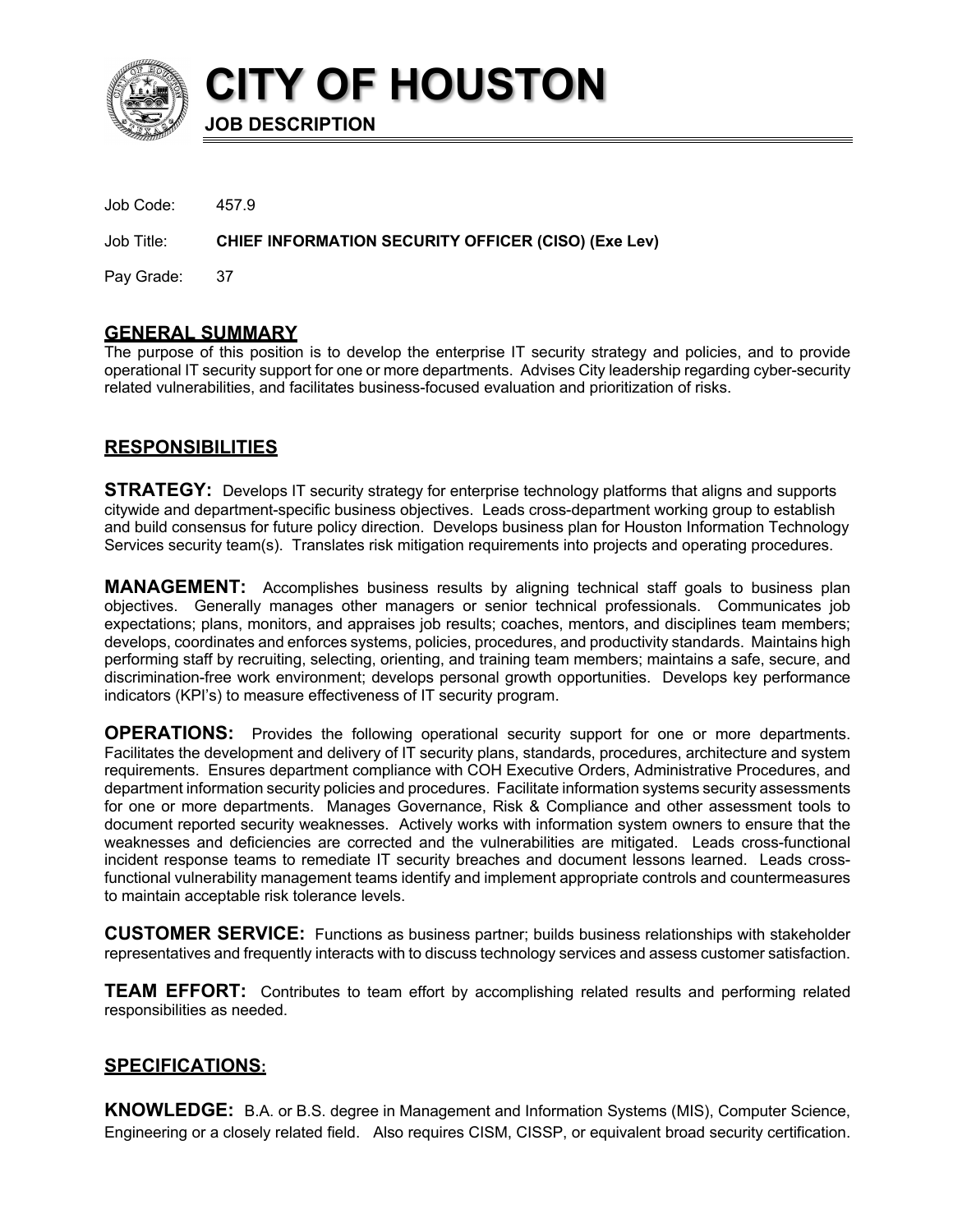A Master's degree in Management and Information Systems (MIS), Computer Science, Engineering or a closely related field may be substituted for up to two (2) years of the experience requirement.

**EXPERIENCE:** At least twelve (12) years of experience implementing IT Security plans and controls of a department or enterprise IT environment that includes five (5) years managing a technology team. Strong understanding of the department's core business functions and business strategy.

**COMPLEXITY:** Work is non-standardized, highly complex and varied, and requires interpretation of technical and detailed guidelines, policies and procedures in combination. Advanced analytic ability is needed to gather and interpret data where answers can be found only after detailed analysis of many facts.

**IMPACT OF ACTIONS:** Errors in work lead to significant costs and problems, and may have minor impact on the short- term performance of the department. The incumbent generally receives general direction, working from broad goals and policies only. The individual may participate heavily in setting his/her own work objectives, and acts as an advisor to senior business leaders and CIO /Deputy CIO / CTO. Ability to pass and maintain federal security clearances is required.

## **SUPERVISION EXERCISED:**

**Direct Supervision:** Involves scheduling, supervision and evaluation of work, recommends personnel actions, such as hiring, terminations, pay changes of management and senior technical personnel.

**Indirect Supervision:** Often manages indirect reports associated with multi-discipline or multidepartment project teams and consultants.

## **CONTACTS:**

**Internal Contacts**: Level of internal contact is primarily with the Mayor, City Council members, Department Directors, Deputy Directors, Assistant Directors, Managers and other COH officials. Interaction involves considerable explanation and persuasion leading to decision, agreement or rejection on complex issues; diplomacy is required; e.g., problem-solving discussions regarding responsibilities, finance, or work flow or to facilitate service.

**External Contacts:** Level of external contact is primarily with prominent persons such as community leaders, business and industry leaders as well as officials of government and financial agencies, media representatives and professional contacts with affiliated organizations. Interaction involves considerable explanation and persuasion leading to decision, agreement or rejection on complex issues that requires diplomacy; e.g., important contacts involving difficult matters of agreements, negotiations and controversies.

**PHYSICAL EFFORT:** The position is physically comfortable; the individual has discretion about walking, standing, etc. Operates a motor vehicle.

**WORK ENVIRONMENT:** There are no major sources of discomfort, i.e., essentially normal office environment with acceptable lighting, temperature and air conditions.

**PHYSICAL SKILL:** Requires the ability to make coordinated gross motor movements in response to changing external stimuli within minor demanding tolerances; or the ability to make simple eye/hand movements on a patterned response space within very low tolerance demands.

**MISCELLANEOUS:** Ability to pass and maintain federal security clearances is required. Performs related work as required.